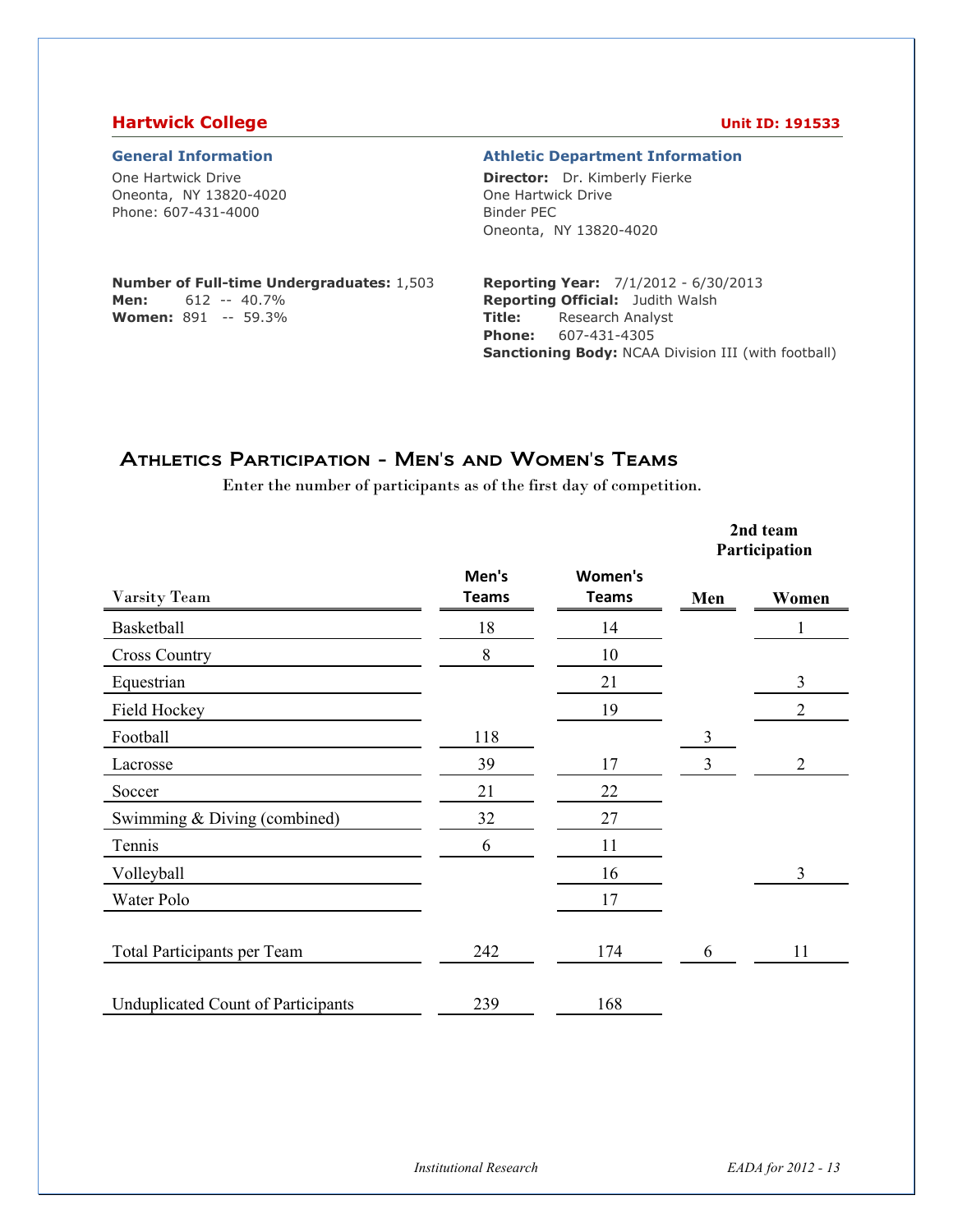# Athletically related Student Aid - Men's and Women's Teams

|                 |                     | Women's           |           |
|-----------------|---------------------|-------------------|-----------|
|                 | <b>Men's Soccer</b> | <b>Water Polo</b> | Total     |
| Amount of Aid   | \$478,505           | \$381,665         | \$860,170 |
| Ratio (percent) | 55.60%              | 44.40%            | 100%      |

Hartwick College is Division I for Men's Soccer and Women's Water Polo. All other teams are Division III.

## Recruiting Expenses - Men's and Women's Teams

|       | <b>Men's Teams</b> | <b>Women's Teams</b> | Total    |  |
|-------|--------------------|----------------------|----------|--|
|       |                    |                      |          |  |
| Total | \$58,489           | \$39,009             | \$97,498 |  |

*Institutional Research EADA for 2012 - 13*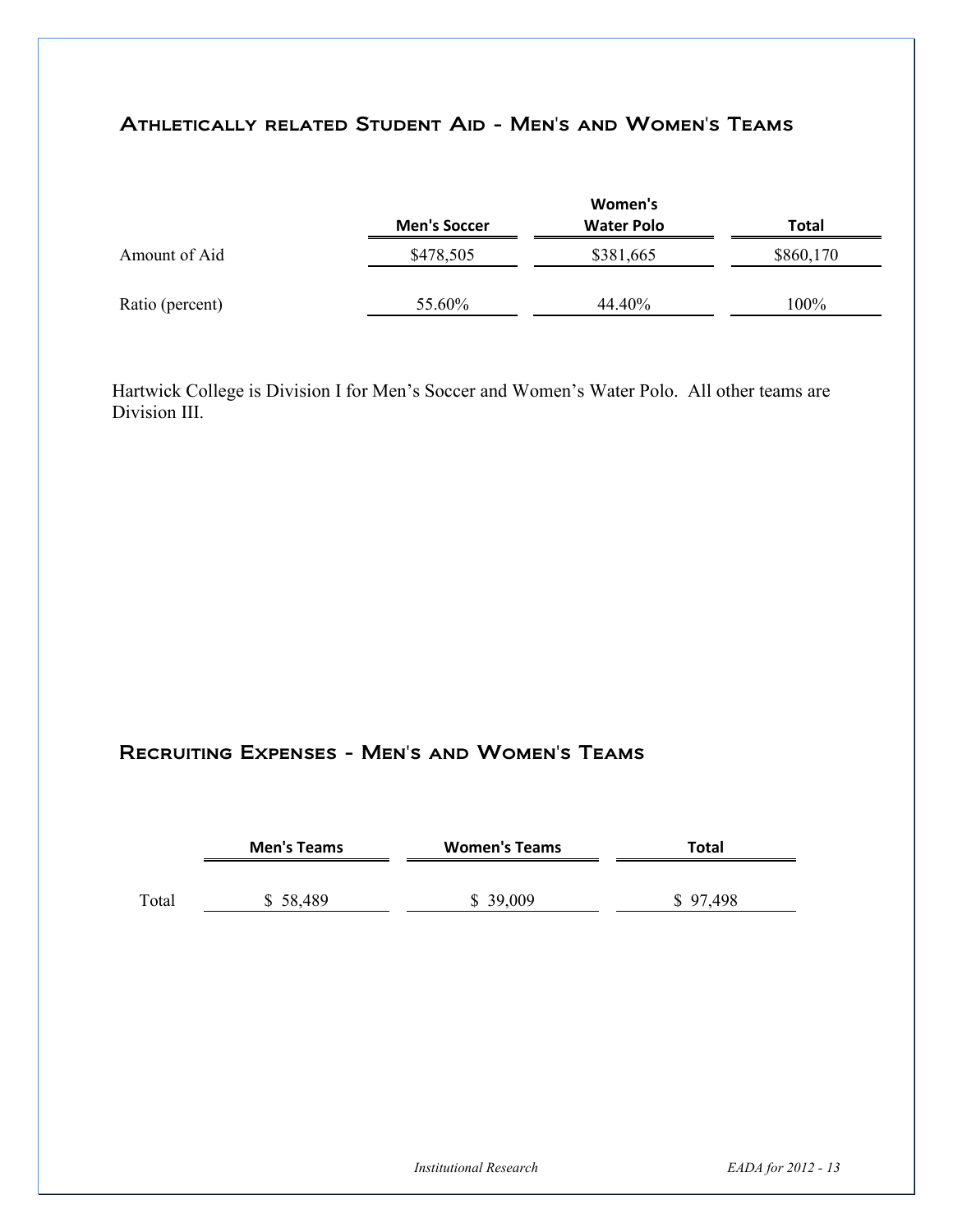### Total Expenses - Men's and Women's Teams

Expenses by Team

**Expenses are all expenses attributable to intercollegiate athletic activities. This includes appearance guarantees and options, athletically related student aid, contract services, equipment, fundraising activities, operating expenses, promotional activities, recruiting expenses, salaries and benefits, supplies, travel, and any other expenses attributable to intercollegiate athletic activities.** 

|                                                                           |                    | Women's      |              |
|---------------------------------------------------------------------------|--------------------|--------------|--------------|
| <b>Varsity Team</b>                                                       | <b>Men's Teams</b> | <b>Teams</b> | <b>Total</b> |
| Basketball                                                                | \$148,675          | \$185,759    | \$334,434    |
| <b>Cross Country</b>                                                      | 25,441             | 24,862       | 50,303       |
| Equestrian                                                                |                    | 117,663      | 117,663      |
| Field Hockey                                                              |                    | 117,107      | 117,107      |
| Football                                                                  | 370,696            |              | 370,696      |
| Lacrosse                                                                  | 166,123            | 104,189      | 270,312      |
| Soccer                                                                    | 753,172            | 110,748      | 863,920      |
| Swimming & Diving (combined)                                              | 124,703            | 122,271      | 246,974      |
| Tennis                                                                    | 33,825             | 38,278       | 72,103       |
| Volleyball                                                                |                    | 94,170       | 94,170       |
| Water Polo                                                                |                    | 517,369      | 517,369      |
| Total Expenses of all Sports, Except<br>Football and Basketball, Combined | 1,103,264          | 1,246,657    | 2,349,921    |
|                                                                           |                    |              |              |
| Total Expenses Men's & Women's<br>Teams                                   | 1,622,635          | 1,432,416    | 3,055,051    |
| Not Allocated by Gender/Sport                                             |                    |              | 1,070,176    |
| <b>Grand Total Expenses</b>                                               |                    |              | 4,125,227    |

*Institutional Research EADA for 2012 - 13*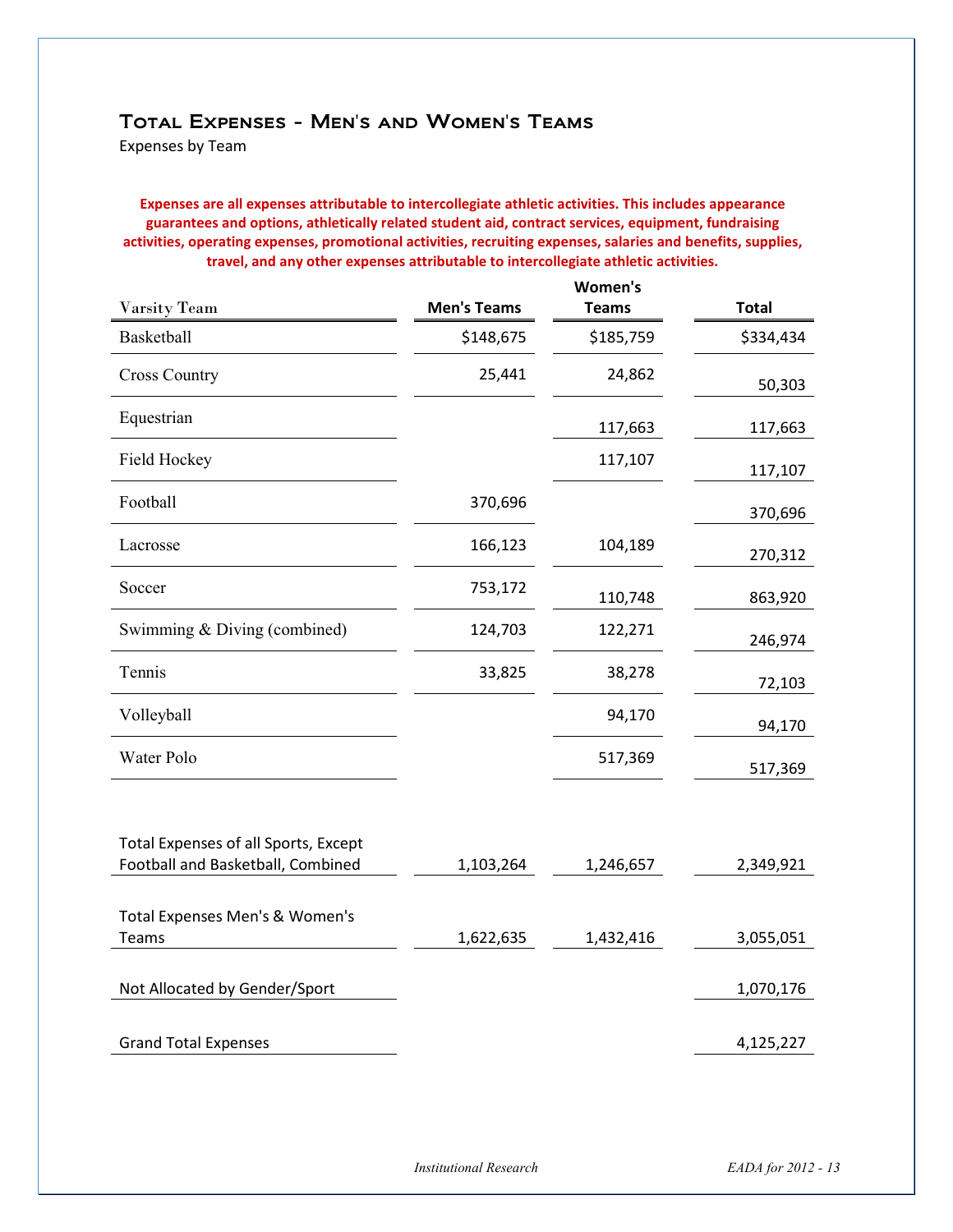### Total Revenues - Men's and Women's Teams

Revenues by Team

**Revenues are all revenues attributable to intercollegiate athletic activities. This includes revenues from appearance guarantees and options, an athletic conference, tournament or bowl games, concessions, contributions from alumni and others, institutional support, program advertising and sales, radio and television, royalties, signage and other sponsorships, sport camps, state or other government support, student activity fees, ticket and luxury box sales, and any other revenues attributable to intercollegiate athletic activities.** 

|                                      |                    | Women's      |              |
|--------------------------------------|--------------------|--------------|--------------|
| Varsity Team                         | <b>Men's Teams</b> | <b>Teams</b> | <b>Total</b> |
| Basketball                           | \$148,675          | \$185,759    | \$334,434    |
| <b>Cross Country</b>                 | 25,441             | 24,862       | 50,303       |
| Equestrian                           |                    | 117,663      | 117,663      |
| Field Hockey                         |                    | 117,107      | 117,107      |
| Football                             | 370,696            |              | 370,696      |
| Lacrosse                             | 166,123            | 104,189      | 270,312      |
| Soccer                               | 753,172            | 110,748      | 863,920      |
| Swimming & Diving (combined)         | 124,703            | 122,271      | 246,974      |
| Tennis                               | 33,825             | 38,278       | 72,103       |
| Volleyball                           |                    | 94,170       | 94,170       |
| Water Polo                           |                    | 517,369      | 517,369      |
|                                      |                    |              |              |
| Total Revenues of all Sports, Except |                    |              |              |
| Football and Basketball, Combined    | 1,103,264          | 1,246,657    | 2,349,921    |
|                                      |                    |              |              |
| Total Revenues Men's & Women's       |                    |              |              |
| <b>Teams</b>                         | 1,622,635          | 1,432,416    | 3,055,051    |
| Not Allocated by Gender/Sport        |                    |              | 1,070,176    |
|                                      |                    |              |              |
| <b>Grand Total Revenue</b>           |                    |              | 4,125,227    |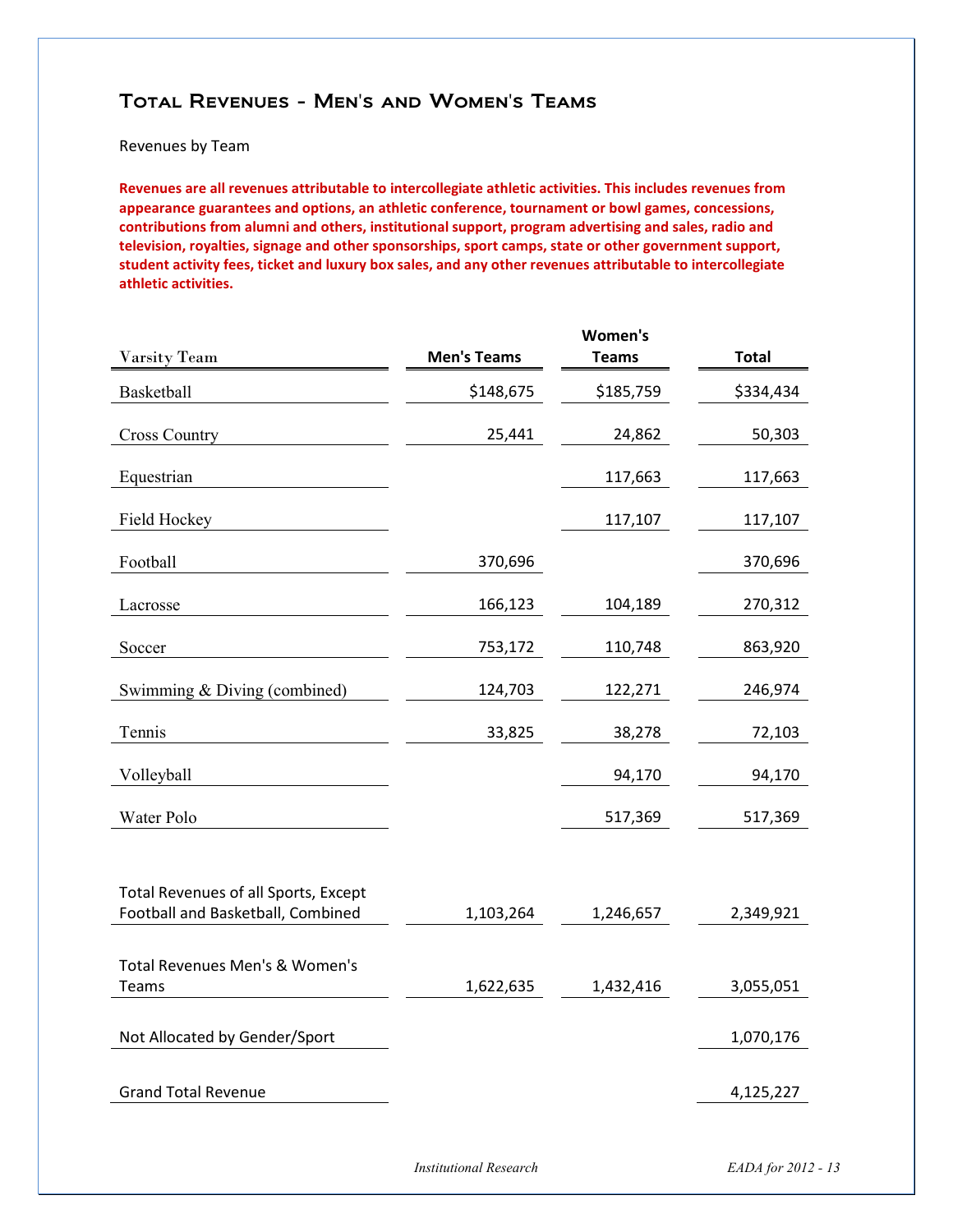## **VARSITY HEAD COACHES**

|                                 | <b>Male Head Coach</b> |                       |                 |                 |  |                       |                       | <b>Female Head Coach</b> |                 |
|---------------------------------|------------------------|-----------------------|-----------------|-----------------|--|-----------------------|-----------------------|--------------------------|-----------------|
|                                 | Full-time<br>Coaching  | Part-time<br>Coaching | Full-time<br>HC | Part-time<br>HC |  | Full-time<br>Coaching | Part-time<br>Coaching | Full-time<br>HC          | Part-time<br>HC |
| <b>Varsity Teams</b>            | <b>Duties</b>          | <b>Duties</b>         | Employee        | Employee        |  | <b>Duties</b>         | <b>Duties</b>         | Employee                 | Employee        |
| Men's teams                     |                        |                       |                 |                 |  |                       |                       |                          |                 |
| Basketball                      |                        | $\mathbf{1}$          | $\mathbf{1}$    |                 |  |                       |                       |                          |                 |
| Football                        |                        | $\mathbf{1}$          | $\mathbf{1}$    |                 |  |                       |                       |                          |                 |
| <b>Cross Country</b>            |                        | $\mathbf{1}$          | $\mathbf{1}$    |                 |  |                       |                       |                          |                 |
| Lacrosse                        |                        | 1                     | $\mathbf{1}$    |                 |  |                       |                       |                          |                 |
| Soccer                          |                        | 1                     | 1               |                 |  |                       |                       |                          |                 |
| Swimming &<br>Diving (combined) |                        | $\mathbf{1}$          | $\mathbf{1}$    |                 |  |                       |                       |                          |                 |
| Tennis                          |                        |                       |                 |                 |  |                       | $\mathbf{1}$          | $\mathbf{1}$             |                 |
| <b>Women's Teams</b>            |                        |                       |                 |                 |  |                       |                       |                          |                 |
| Basketball                      |                        |                       |                 |                 |  |                       | $\mathbf{1}$          | $\mathbf{1}$             |                 |
| <b>Cross Country</b>            |                        | $\mathbf{1}$          | $\mathbf{1}$    |                 |  |                       |                       |                          |                 |
| Equestrian                      |                        |                       |                 |                 |  |                       | $\mathbf{1}$          | $\mathbf{1}$             |                 |
| Field Hockey                    |                        |                       |                 |                 |  |                       | $\mathbf{1}$          | $\mathbf{1}$             |                 |
| Lacrosse                        |                        |                       |                 |                 |  |                       | $\mathbf{1}$          | $\mathbf{1}$             |                 |
| Soccer                          |                        | $\mathbf{1}$          | $\mathbf{1}$    |                 |  |                       |                       |                          |                 |
| Swimming &<br>Diving (combined) |                        | $\mathbf{1}$          | $\mathbf{1}$    |                 |  |                       |                       |                          |                 |
| Tennis                          |                        |                       |                 |                 |  |                       | $\mathbf{1}$          | $\mathbf{1}$             |                 |
| Volleyball                      |                        | $\mathbf{1}$          | $\mathbf{1}$    |                 |  |                       |                       |                          |                 |
| Water Polo                      |                        | $\mathbf{1}$          | $\mathbf{1}$    |                 |  |                       |                       |                          |                 |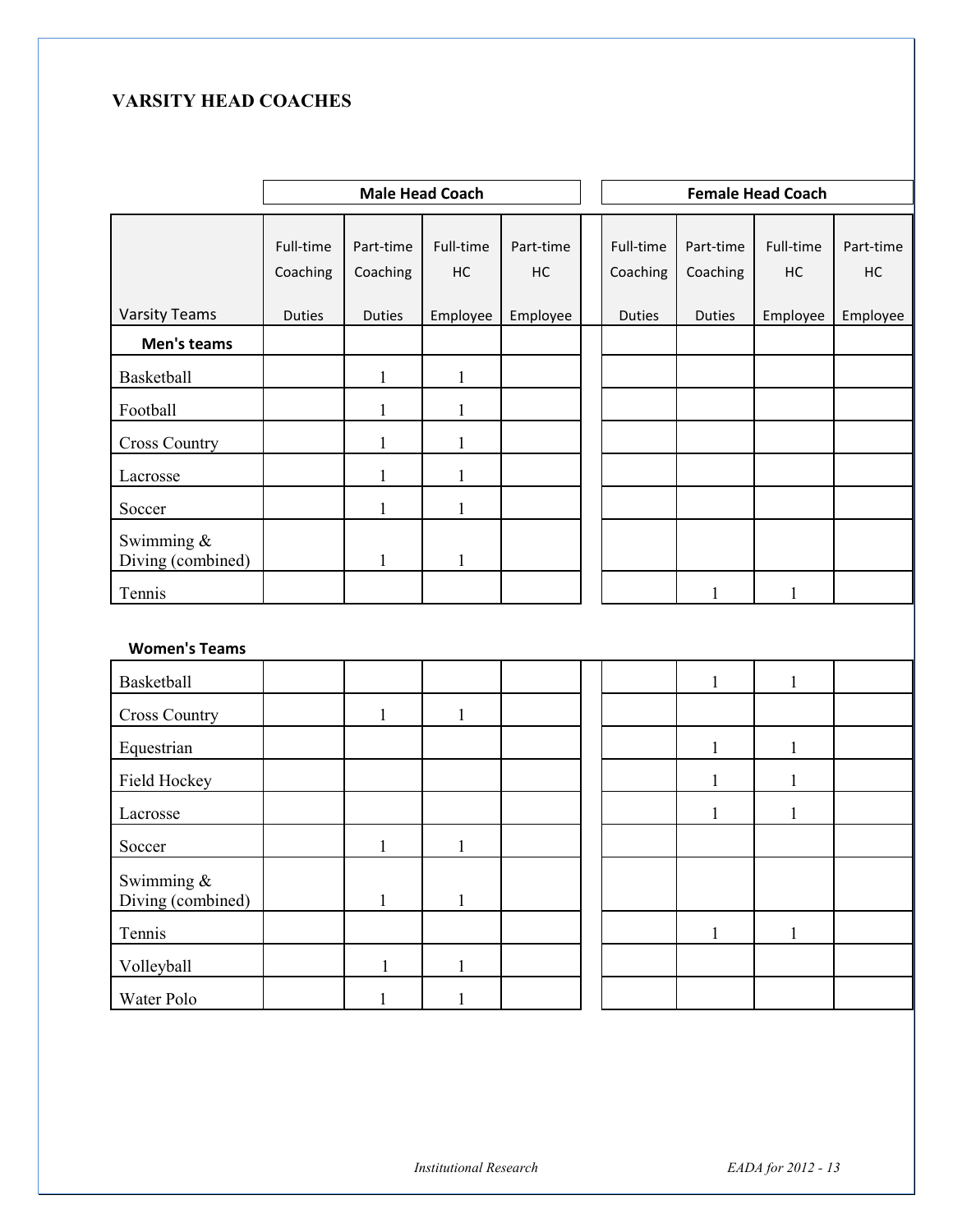## **VARSITY ASSISTANT COACHES**

**Male Assistant Coach Coach Female Assistant Coach Coach Remale Assistant Coach** 

|            |               | Part-          |              |                |                  | Part-          |           |                |
|------------|---------------|----------------|--------------|----------------|------------------|----------------|-----------|----------------|
|            | Full-time     | time           | Full-time    | Part-time      | Full-time        | time           | Full-time | Part-time      |
|            | Coaching      | Coaching       | HC           | HC             | Coaching         | Coaching       | HC        | HC             |
|            |               |                |              | Employee       |                  |                |           | Employee       |
| Varsity    |               |                |              | or             |                  |                |           | or             |
| Teams      | <b>Duties</b> | <b>Duties</b>  | Employee     | Volunteer      | <b>Duties</b>    | <b>Duties</b>  | Employee  | Volunteer      |
| Men's      |               |                |              |                |                  |                |           |                |
| teams      |               |                |              |                |                  |                |           |                |
| Basketball |               | $\overline{2}$ | $\mathbf{1}$ | $\mathbf{1}$   |                  |                |           |                |
| Cross      |               |                |              |                |                  |                |           |                |
| Country    |               |                |              |                |                  | $\overline{2}$ | 1         | $\mathbf{1}$   |
| Football   |               | 7              | 3            | $\overline{4}$ |                  |                |           |                |
| Lacrosse   |               | $\overline{2}$ | 1            | $\mathbf{1}$   |                  |                |           |                |
| Soccer     |               | $\mathbf{1}$   | $\mathbf{1}$ |                |                  |                |           |                |
| Swimming   |               |                |              |                |                  |                |           |                |
| & Diving   |               |                |              |                |                  |                |           |                |
| (combined) |               | $\overline{2}$ | 1            | 1              |                  | $\mathbf{1}$   |           | 1              |
| Tennis     |               | 1              |              | $\mathbf{1}$   |                  |                |           |                |
| Total      | $\pmb{0}$     | 16             | 8            | 8              | $\boldsymbol{0}$ | $\overline{3}$ | 1         | $\overline{2}$ |
|            |               |                |              |                |                  |                |           |                |

#### **Women's**

**Teams** 

| Basketball                           |                  |                |                |                |                  | 1            | 1            |              |
|--------------------------------------|------------------|----------------|----------------|----------------|------------------|--------------|--------------|--------------|
| Cross<br>Country                     |                  |                |                |                |                  | 2            | $\mathbf{1}$ | $\mathbf{1}$ |
| Equestrian                           |                  |                |                |                |                  |              |              |              |
| Field<br>Hockey                      |                  |                |                |                |                  |              |              |              |
| Lacrosse                             |                  |                |                |                |                  | л.           | 1            |              |
| Soccer                               |                  | $\mathbf{1}$   | $\mathbf{1}$   |                |                  |              |              |              |
| Swimming<br>$&$ Diving<br>(combined) |                  | $\overline{2}$ | 1              | $\mathbf{1}$   |                  | 1            |              | 1            |
| Tennis                               |                  | $\overline{2}$ |                | $\overline{2}$ |                  |              |              |              |
| Volleyball                           |                  |                |                |                |                  | $\mathbf{1}$ |              | 1            |
| Water Polo                           |                  |                |                |                |                  |              |              |              |
| Total                                | $\boldsymbol{0}$ | 8              | $\overline{4}$ | 4              | $\boldsymbol{0}$ | 7            | 4            | 3            |